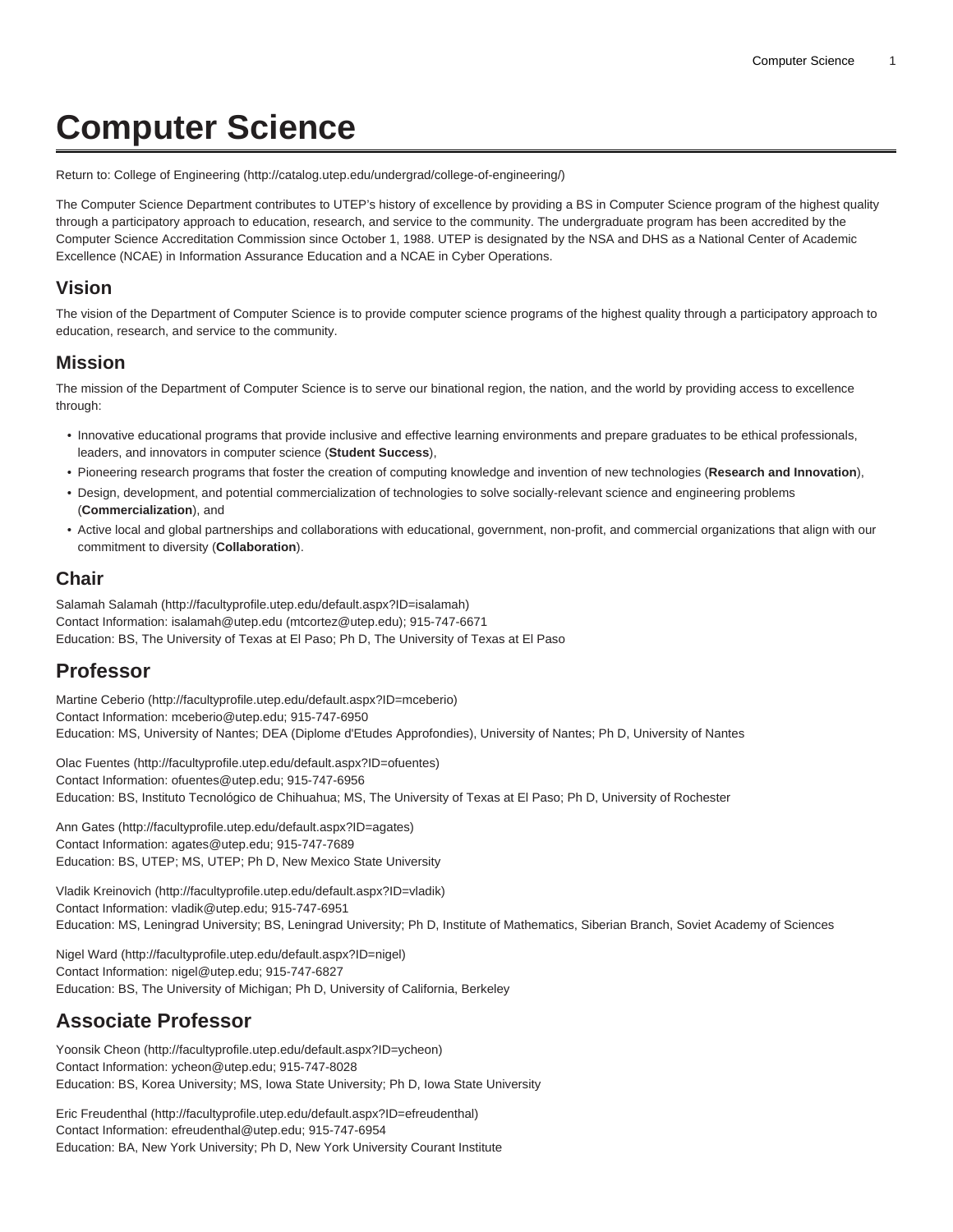#### 2 Computer Science

[Mahmud Hossain](http://facultyprofile.utep.edu/default.aspx?ID=mhossain) [\(http://facultyprofile.utep.edu/default.aspx?ID=mhossain](http://facultyprofile.utep.edu/default.aspx?ID=mhossain)) Contact Information: [mhossain@utep.edu;](mailto:mhossain@utep.edu) 915-747-6340 Education: MS, Montana State University; Ph D, Virginia Tech

[Christopher Kiekintveld](http://facultyprofile.utep.edu/default.aspx?ID=cdkiekintveld) [\(http://facultyprofile.utep.edu/default.aspx?ID=cdkiekintveld\)](http://facultyprofile.utep.edu/default.aspx?ID=cdkiekintveld) Contact Information: [cdkiekintveld@utep.edu](mailto:cdkiekintveld@utep.edu); 915-747-5564 Education: Ph D, University of Michigan

[Luc Longpré](http://facultyprofile.utep.edu/default.aspx?ID=longpre) [\(http://facultyprofile.utep.edu/default.aspx?ID=longpre\)](http://facultyprofile.utep.edu/default.aspx?ID=longpre) Contact Information: [longpre@utep.edu](mailto:longpre@utep.edu); 915-747-6804 Education: BS, Université de Montréal; MS, Université de Montréal; Ph D, Cornell University

[Shirley Moore](http://facultyprofile.utep.edu/default.aspx?ID=svmoore) [\(http://facultyprofile.utep.edu/default.aspx?ID=svmoore\)](http://facultyprofile.utep.edu/default.aspx?ID=svmoore) Contact Information: [svmoore@utep.edu](mailto:svmoore@utep.edu); 915-747-5054 Education: BA, Indiana University; M.Ed, University of Illinois; MS, Wichita State University; Ph D, Purdue University

[Salamah Salamah](http://facultyprofile.utep.edu/default.aspx?ID=isalamah) [\(http://facultyprofile.utep.edu/default.aspx?ID=isalamah](http://facultyprofile.utep.edu/default.aspx?ID=isalamah)) Contact Information: [isalamah@utep.edu;](mailto:isalamah@utep.edu) 915-747-6671 Education: BS, The University of Texas at El Paso; Ph D, The University of Texas at El Paso

[Natalia Villanueva Rosales](http://facultyprofile.utep.edu/default.aspx?ID=nvillanuevarosales) [\(http://facultyprofile.utep.edu/default.aspx?ID=nvillanuevarosales\)](http://facultyprofile.utep.edu/default.aspx?ID=nvillanuevarosales) Contact Information: [nvillanuevarosales@utep.edu](mailto:nvillanuevarosales@utep.edu); 915-747-8643 Education: BS, Panamerican University Campus Bonaterra; Double Major in Statistical Methods, Center for Mathematical Research; MS, University of Edinburgh; Ph D, Carleton University

## **Assistant Professor**

[Palvi Aggarwal](http://facultyprofile.utep.edu/default.aspx?ID=paggarwal) (<http://facultyprofile.utep.edu/default.aspx?ID=paggarwal>) Contact Information: [paggarwal@utep.edu](mailto:paggarwal@utep.edu); 915-747-6399 Education: B.Eng., Punjab Technical University; MS, Thapar University; Ph D, Indian Institute of Technology Mandi

[Monika Akbar](http://facultyprofile.utep.edu/default.aspx?ID=makbar) (<http://facultyprofile.utep.edu/default.aspx?ID=makbar>) Contact Information: [makbar@utep.edu](mailto:makbar@utep.edu); 915-747-5883 Education: MS, Montana State University-Bozeman; Ph D, Virginia Tech

[Omar Badreddin](http://facultyprofile.utep.edu/default.aspx?ID=obbadreddin) ([http://facultyprofile.utep.edu/default.aspx?ID=obbadreddin\)](http://facultyprofile.utep.edu/default.aspx?ID=obbadreddin) Contact Information: [obbadreddin@utep.edu;](mailto:obbadreddin@utep.edu) 915-747-8381 Education: BS, University of Massachusetts; MS, American University; Ph D, University of Ottawa; PostDoc, University of Ottawa

[Daniel DeBlasio](http://facultyprofile.utep.edu/default.aspx?ID=dfdeblasio) (<http://facultyprofile.utep.edu/default.aspx?ID=dfdeblasio>) Contact Information: [dfdeblasio@utep.edu;](mailto:dfdeblasio@utep.edu) 915-747-6110 Education: BS, University of Central Florida; MS, University of Central Florida; Ph D, University of Arizona

[Saeid Tizpaz Niari](http://facultyprofile.utep.edu/default.aspx?ID=saeid) ([http://facultyprofile.utep.edu/default.aspx?ID=saeid\)](http://facultyprofile.utep.edu/default.aspx?ID=saeid) Contact Information: [saeid@utep.edu;](mailto:saeid@utep.edu) Education: Ph D, University of Colorado at Boulder

[Deepak Tosh \(http://facultyprofile.utep.edu/default.aspx?ID=dktosh\)](http://facultyprofile.utep.edu/default.aspx?ID=dktosh) Contact Information: [dktosh@utep.edu](mailto:dktosh@utep.edu); 915-747-6410 Education: BS, Biju Patnaik University of Technology; MS, University of Hyderabad; Ph D, University of Nevada Reno

# **Assistant Professor of Practice**

[Diego Aguirre](http://facultyprofile.utep.edu/default.aspx?ID=daguirre6) (<http://facultyprofile.utep.edu/default.aspx?ID=daguirre6>) Contact Information: [daguirre6@utep.edu](mailto:daguirre6@utep.edu); Education: MS, The University of Texas at El Paso

# **Professor of Practice**

[Darren Cone](http://facultyprofile.utep.edu/default.aspx?ID=dmcone) ([http://facultyprofile.utep.edu/default.aspx?ID=dmcone\)](http://facultyprofile.utep.edu/default.aspx?ID=dmcone) Contact Information: [dmcone@utep.edu;](mailto:dmcone@utep.edu) 915-747-5785 Education: BS, The University of Texas at El Paso; MS, The University of Texas at El Paso

## **Assistant Professor of Instruction**

[Kuldeep Singh](http://facultyprofile.utep.edu/default.aspx?ID=ksingh2) (<http://facultyprofile.utep.edu/default.aspx?ID=ksingh2>)